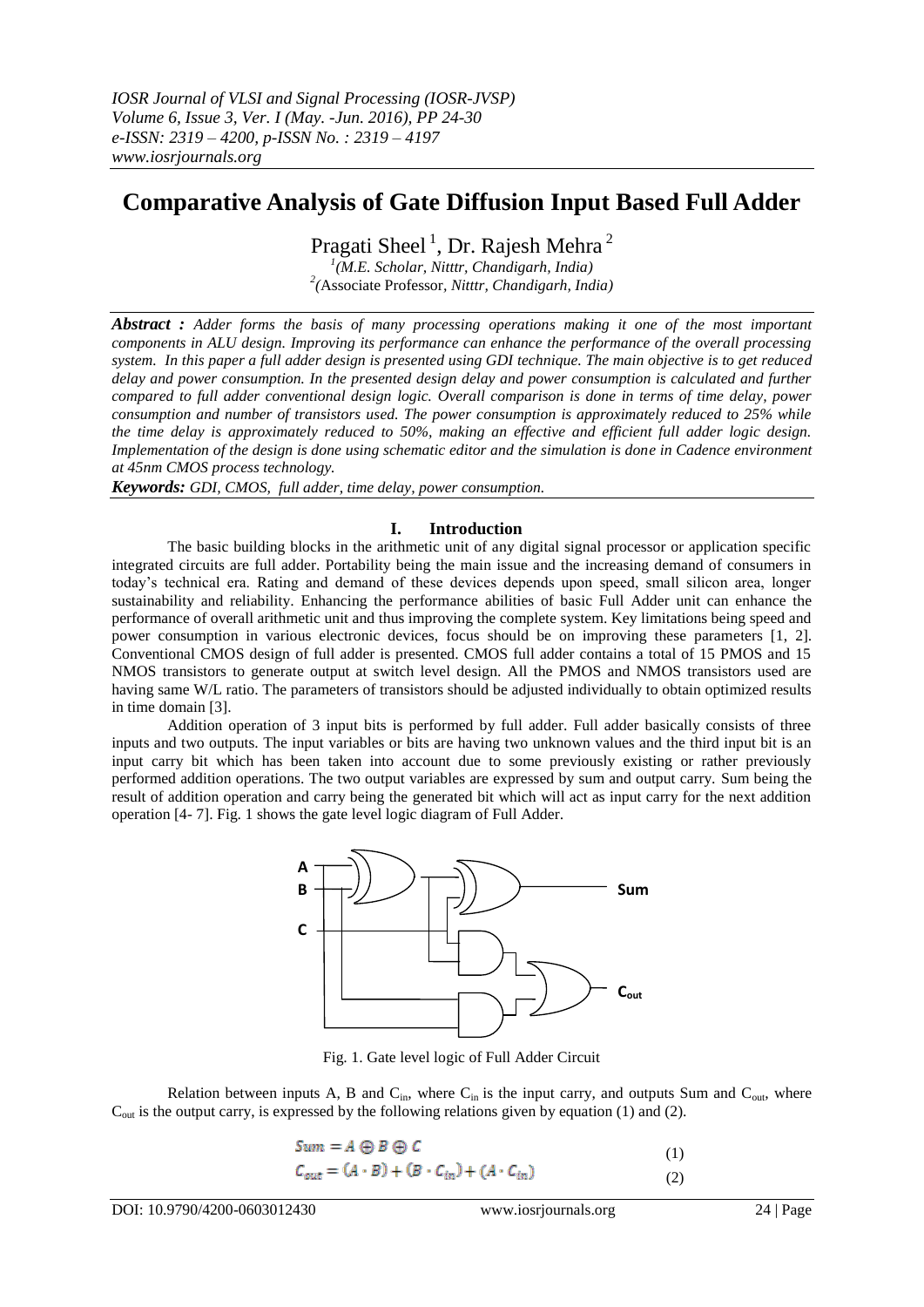The truth table of full adder is shown with the help of Table 1.This truth table comprises of Sum and Carry ( $C_{\text{out}}$ ), which are the main adder operations. In this the significant input is  $C_{\text{in}}$  which is the carry propagated from previous addition operation. Investigation of different logic styles can be done from different point of view. Eventually, one performance aspect is favored at the cost of other performance aspects. It can also be said that, application specific design constraints can be favored and has its place in cell library development. This could further be told as, logic design suited for one function may not be appropriate for another one [8-11]. For example, static approach presents robustness against noise effects, so automatically provides a reliable operation. So the issue related to ease of design cannot be resolved easily.

| Table 1: Truth Table of Full Adder |  |     |     |                           |  |
|------------------------------------|--|-----|-----|---------------------------|--|
|                                    |  | ∠in | Sum | $\mathsf{L}_{\text{out}}$ |  |
|                                    |  |     |     |                           |  |
|                                    |  |     |     |                           |  |
|                                    |  |     |     |                           |  |
|                                    |  |     |     |                           |  |
|                                    |  |     |     |                           |  |
|                                    |  |     |     |                           |  |
|                                    |  |     |     |                           |  |
|                                    |  |     |     |                           |  |

Thus, important measures should be taken while designing a static logic style for realizing a specific logic function [12, 13].



Fig. 2. Conventional Full Adder

Fig. 2 shows a conventional full adder design. A Complementary CMOS full adder design with 28 transistors is shown. It is formed by the combination of PMOS pull up transistors and NMOS pull down transistors. Robustness and Scalability are one of the important features of full adder. The complementary MOS logic circuit has the major advantage of layout regularity and that of the stability, which is at low voltage due to the complementary transistor pairs and smaller number of interconnecting wires or routers. But its power consumption and transistor count are relatively high, which in this case is 30, for low power arithmetic circuits. Other circuits can also be designed using less number of transistors depending upon different area of implementation [14-16].

# **II. Design Logics**

#### **(i) Gate Diffusion Input (GDI) based Full Adder**

The basic description of GDI cell consisting of two transistor network is shown in fig. 3. N,G and P being the three inputs. The source terminal of NMOS is acting as one input terminal and source terminal of PMOS is acting as another input terminal. The output is taken from the drain terminal of both the transistors. The supply and ground are connected to the bulk of PMOS and NMOS respectively as shown in fig. 3.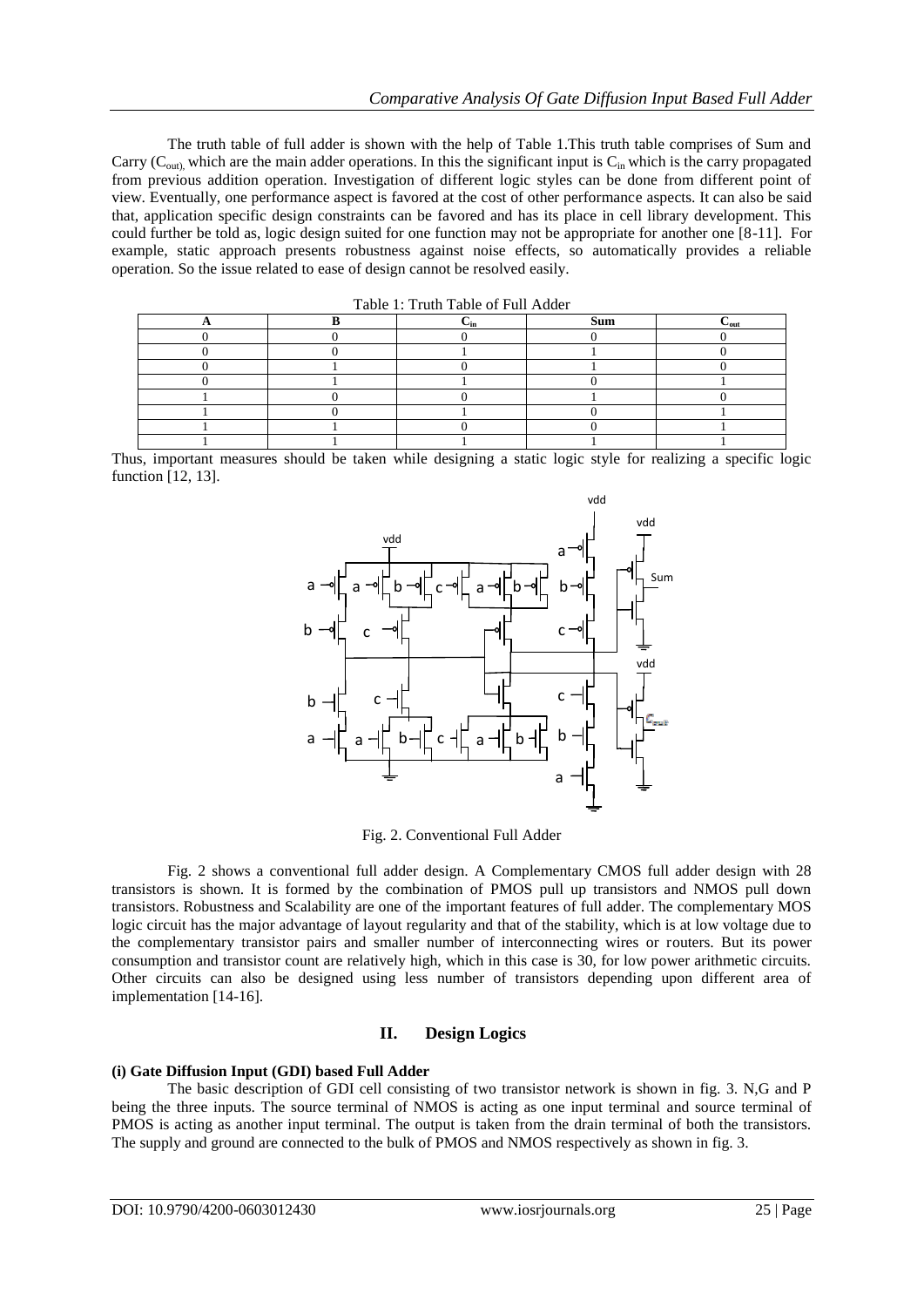

Fig. 3. Basic GDI Cell

The PMOS will produce its output as strong logic 1 and weak logic 0. Similarly the NMOS produces its output as strong logic 0 and weak logic 1. When G is 1 then the nmos is turned ON and the N input passes to the output. Similarly when G is set as 0 then the pmos is turned ON and the P input passes as output through pmos. If NMOS is switched, the N input passes through the nmos transistor and if the input N is at logic 1 then the output will be weak logic 1. Similarly if the PMOS is turned ON then if the P input terminal is at logic 0 then the output is weak logic 0. The main disadvantage of using GDI cell is that it produces degraded output. A GDI Based Full Adder design is implemented in this paper, which is obtained for getting reduced time delay and reduced power consumption. The Sum bit is obtained from output of the second stage of XOR circuit while the Carry bit (Cout) is calculated by multiplexing operation of B and Cin, which is controlled by (A XNOR B) operation. All of these features give the GDI cell two additional input pins to use which makes it significantly flexible than conventional full adder CMOS design. The advantage of this genius design is that it is very power efficient without using much number of transistor counts. One of the major disadvantages of a GDI cell based design is that it requires twin-well CMOS or silicon on insulator (SOI) process to realize the switch level design, which gives degraded output. Thus, the GDI chip is more expensive to design and implement. In addition to this problem, if standard p-well CMOS process is used, the GDI faces a problem of lacking driving capability which leads to more expensive and more complex design to be realized on the chip.

#### **(ii) Conventionally designed full adder**

A conventionally designed full adder is having a basic full adder design. This full adder is having three inputs and two outputs. Here two inputs are new bits and third input is a previous carry input, summed together to generate a new carry and sum value. The full adder here is implemented using two half adder logics. Besides using two half adders it is also using an OR logic to completely design a Full adder CMOS design.

# **III. Schematic Designs**

### **(i) Gate Diffusion Input (GDI) design schematic**

In this paper implementation of full adder is done using GDI cell based design, as shown in fig.4. This full adder is designed using 10 transistor logic as shown in fig.4. The three inputs are represented by A, B and C. The output of the full adder design is represented by sum and Cout. Consider an instant where the input A, B and C are changing from 010 to 000.

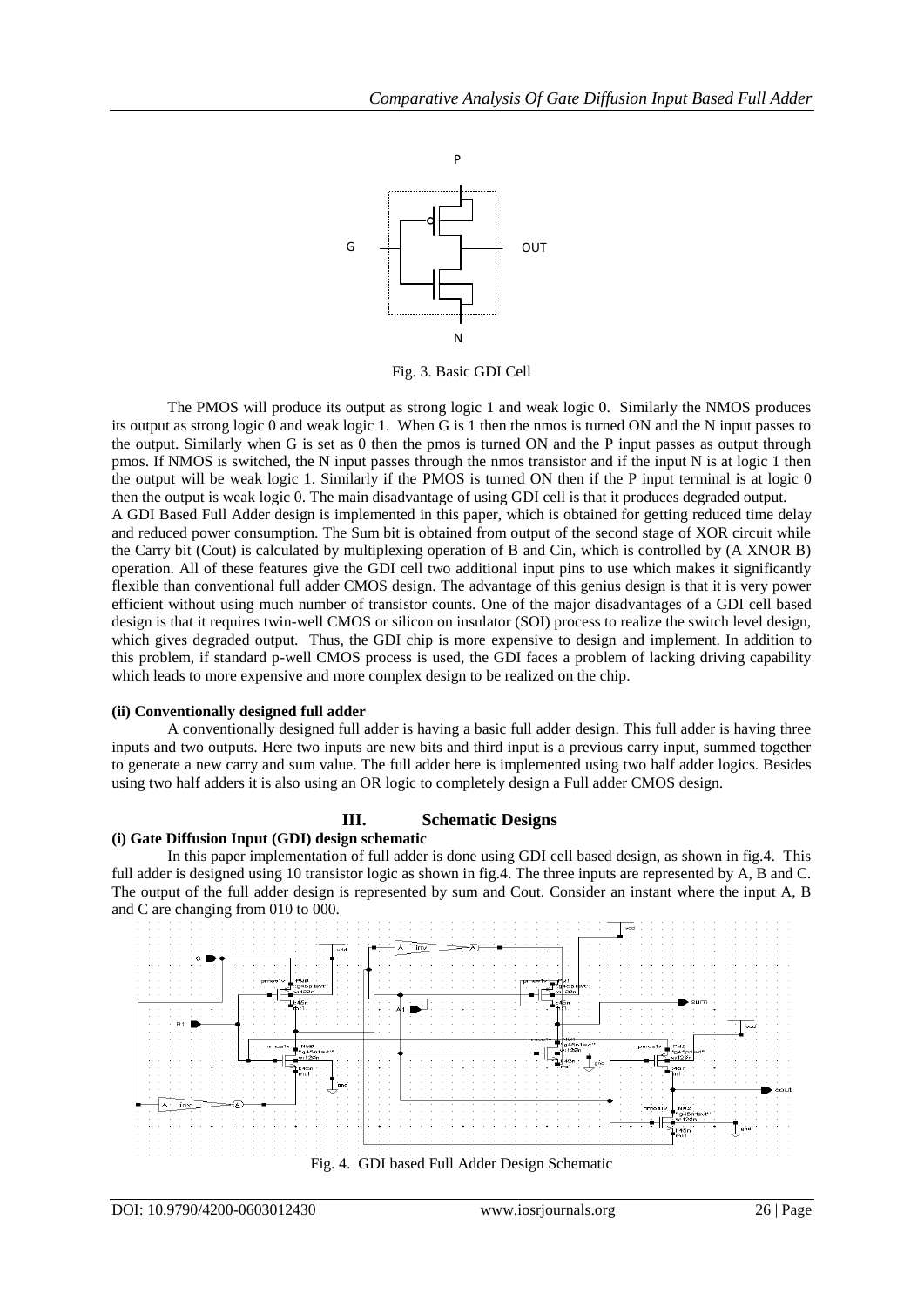In that case the output should result in logic 1 to logic 0 at the sum output. But as discussed earlier the output resulted out of inputs 010 are degraded in form, which acts as minimal voltage for the next stage resulting in a weak logic 0 at the output when the inputs A, B and C changed to 000 respectively. The schematic of inverter used in GDI based full adder is shown in fig. 5.



Fig. 5. Inverter circuit used in GDI based Full Adder Design Schematic

# **(ii) Conventionally designed Full Adder Schematic**

The design schematic of full adder design using two half adders and one OR gate is shown below. This design is using a total of 30 transistor counts. The design schematic of conventiall full adder design is shown below in figure 6. Internal schematic of half adder and OR gate is shown in fig. 7 and 8 respectively.

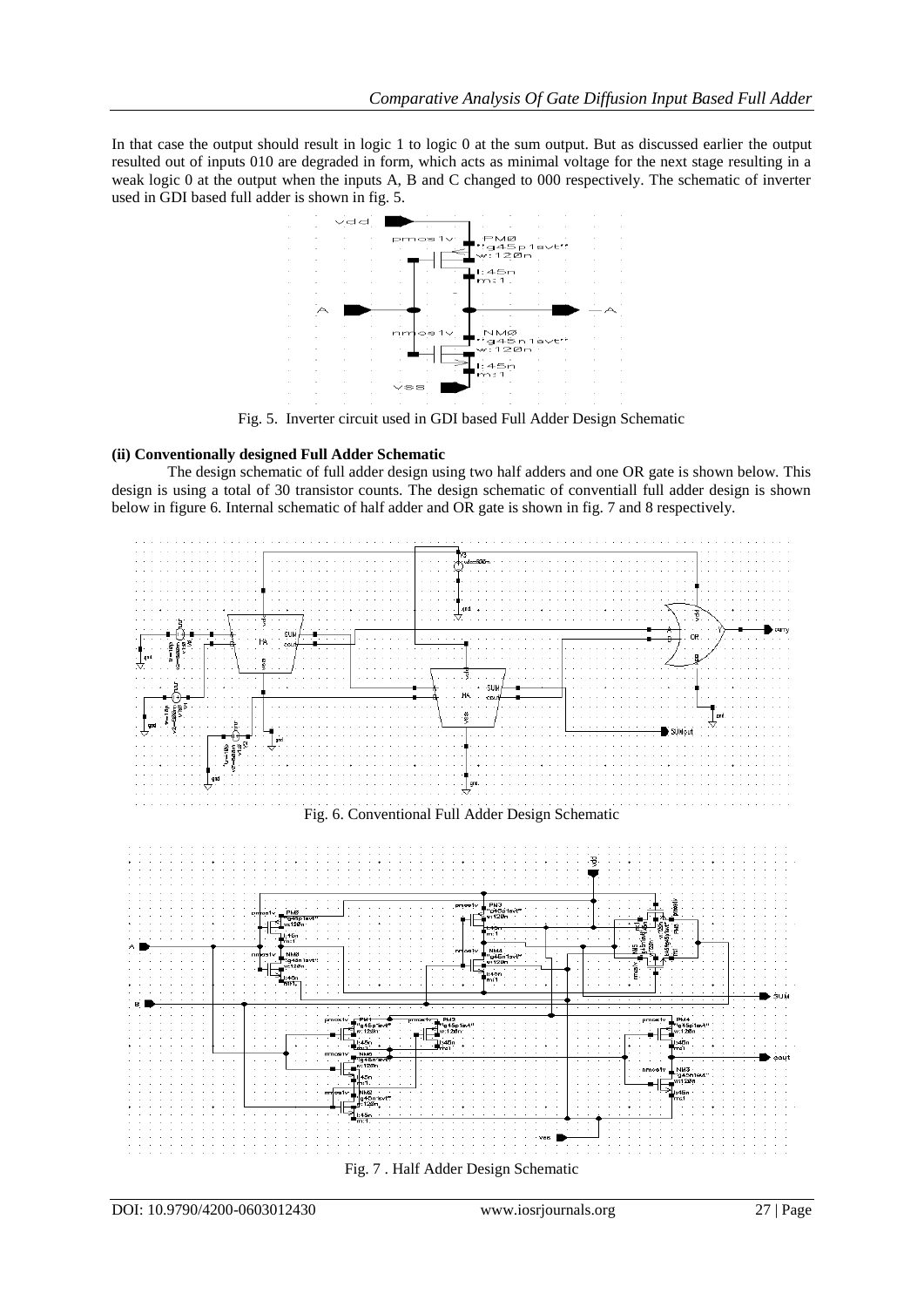

# **IV. Result & Analysis**

The analysis of the full adder is done using the GDI (Gate Diffusion Input) technique in CADENCE environment. The schematic is constructed using 45nm technology. The logic output for the full adder designed using GDI technique is obtained. The designed schematic is compared with the conventional CMOS Full Adder design logic cell. The corresponding design schematic waveform for the conventional CMOS based Full Adder is as shown below in figure 9 & 10.



The GDI waveform is compared in sense of delay and power consumptions with the conventional design and the results are shown in figure 9 & 10.

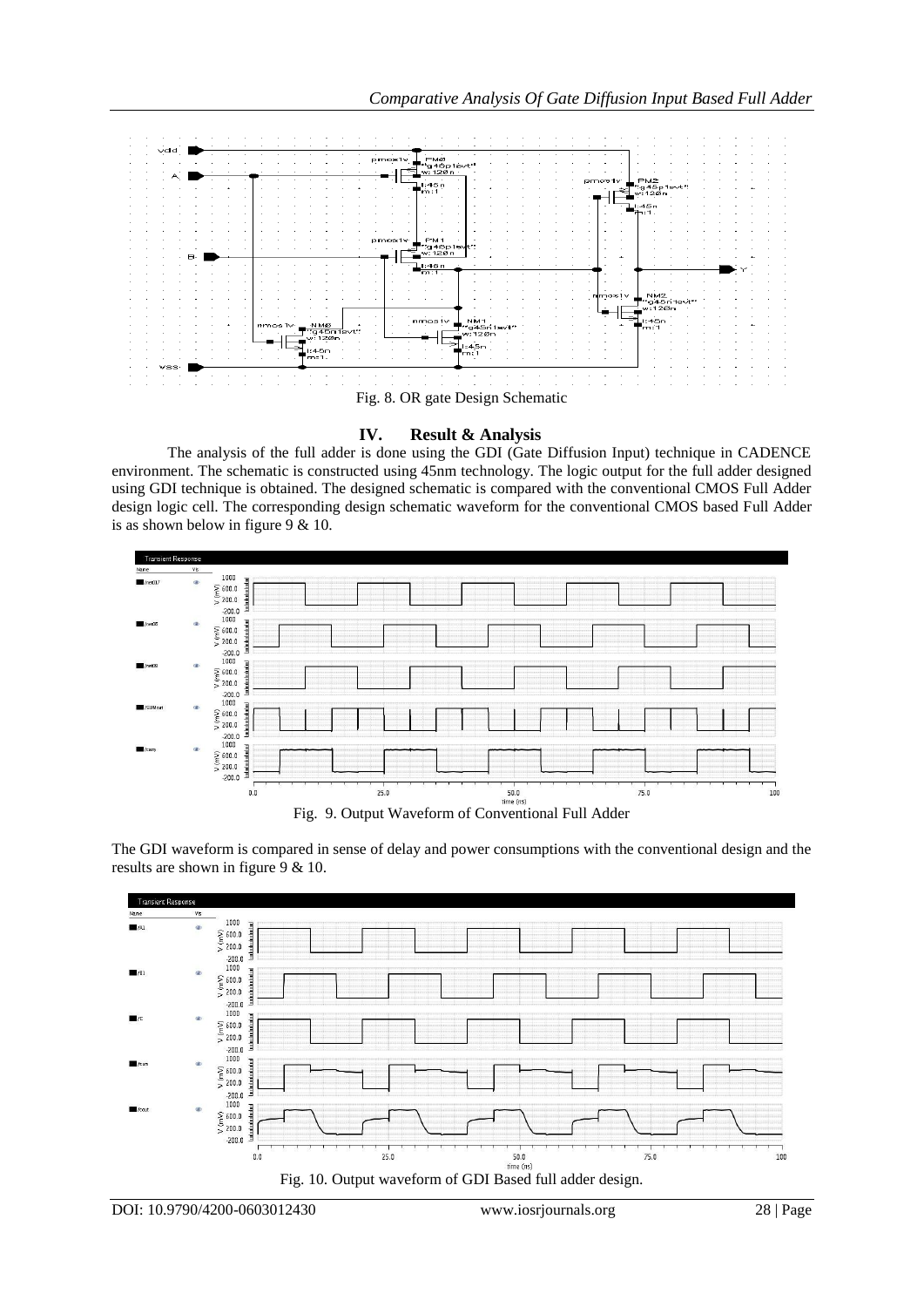Both the adders are designed and compared using the power consumed in the circuit and the delay produced in the device during the simulation phase. The results obtained are as shown below in the Table 2.

| Table 2: Parameter Comparison for Full Adder. |                            |                   |  |  |
|-----------------------------------------------|----------------------------|-------------------|--|--|
| <b>Parameter</b>                              | <b>Conventional design</b> | <b>GDI</b> design |  |  |
| <b>Power consumption</b>                      | 24.146nW                   | 6.1176nW          |  |  |
| <b>Delay</b>                                  | 110.0ns                    | 55.38ns           |  |  |
| <b>Transistor Count</b>                       | 30                         |                   |  |  |

It can apparently be seen from the above table and waveforms that the time delay obtained at the rising edge of sum and selected input, in case of conventional full adder design logic, is 110.0ns, which is significantly greater than that obtained for GDI based full adder design given by 55.38ns. Also the power consumption, obtained as 6.1176nW, is apparently low in GDI based full adder design as compared to conventional full adder design, given by 24.146nW.

#### **V. Conclusion**

In this paper two types of full adder logic designs are implemented, stimulated, analyzed and compared. Using a conventional form of full adder an a GDI based full adder. From the analysis done in table 2. It is very clear that the power consumption in GDI based full adder design is approximately quarter value of conventional full adder design, which is a significant difference in results, providing a low power full adder design. The GDI based design is having a total power consumption of 6.1176pW, where as the conventional full adder design is having a power consumption of 24.146pW. The time delay obtained from the analysis is also reduced to approximately half of its value then the time delay provided by conventional design. The GDI based design logic is having a delay of 55.38ps which is half of the delay produced by conventional full adder 110.0ps. Hence the GDI based full adder design is improved in performance from the conventional design.

#### **References**

- [1] N. Weste and K. Eshraghian, "Principles of CMOS VLSI Design," Pearson Education, pp. 134-147, 2002.
- [2] Etienne Sicard, Sonia Delmas Bendhia, "Basic of CMOS cell design, Tata Mc Graw-Hill, pp. 89-110.
- Anjali Sharma and Rajesh Mehra "Area and Power Efficient CMOS adder design by Hybridizing PTL and GDI Technique," International Journal of Computer Applications, Vol. 66, No. 4, pp. 15-22, March 2013.
- [4] Anjali Sharma, R. Singh and Rajesh Mehra "Low power TG full adder design using CMOS nano technology," Parallel Distributed and Grid Computing (PDGC), 2nd IEEE International Conference, pp. 6-8, December 2012.
- [5] R. Singh, R. Mehra, "Low power TG full adder design using CMOS nano technology", 2nd IEEE International Conference on Parallel Distributed and Grid Computing, pp. 210-213, Dec 2012.
- [6] Ranjeeta Verma, Rajesh Mehra, "CMOS Based Design Simulation Of Adder /Subtractor Using Different Foundries" , International Journal of Science and Engineering, Vol. 2, Issue 1, pp. 22-27, 2013.
- [7] Vandana Choudhary, Rajesh Mehra, "2- Bit Comparator Using Different Logic Style of Full Adder", International Journal of Soft Computing and Engineering (IJSCE), Vol. 3, Issue 2, pp. 277-279, May 2013.
- [8] Chip-Hong Chang, jiangmin Gu and Mingyan Zhang "A Review of 0.18nm Full Adder performances for Tree Structured Arithmatic Circuits," IEEE Transactions on Very Large Scale Integrated(VLSI) Systems, Vol. 13, no. 6, pp. 686-695, 2005.
- [9] A. M. Shams and M. Bayoumi, "A Novel high performance CMOS 1-bit Full Adder Cell," IEEE Transactions Circuits Systems II, Analaog Digital Signal Process, Vol. 47, no. 5, pp. 478-481, May 2000.
- [10] Subodh Wairya, Rajendra Kumar Nagaria and Sudarshan Tiwari, "New Design Methodologies for High Speed Mixed Mode Full Adder Circuits," International Journal of VLSI and Communication Systems, Vol. 2, No. 2, pp. 78-98, 2011.
- [11] Subodh Wairya, Rajendra Kumar Nagaria ,Sudarshan Tiwari, "Comparative Performance Analysis of XOR/XNOR Function Based High-Speed CMOS Full Adder Circuits For Low Voltage VLSI Design ", International Journal Of VLSI Design and Communication System, pp. 221-242, 2012.
- [12] Mohammad Javad Zavarei, Mohammad Reza Baghbanmanesh, Ehsan Kargaran, Hooman Nabovati, Abbas Golmakani, "Design of New Full Adder Cell Using Hybrid- CMOS Logic Style", IEEE International Conference on Electronics, Circuits and Systems (ICECS), pp.-451-454, Nov 2011.
- [13] Jin-Fa Lin Yin-Tsung Hwang, Ming-Hwa Sheu and Cheng-Che Ho, "A High Speed and Energy Efficient Full Adder Design Using Complementary & Level Restoring Carry Logic," IEEE International Symposium on Circuits and Systems, pp.-2705-2708, 2006.
- [14] Jian-Fei Jiang, Zhi-Gang Mao,Wei-Feng He, Qin Wang, "A New Full Adder Design For Tree Structured Arithmetic Circuits," International conference on computer engineering and technology, pp.-246-249, 2010.
- [15] Manoj Kumar R and Krishna Murthy M, "A Low Power Area Efficient Design for 1-bit Full Adder Cell," International Journal of Computer Science and Information Technologies, Vol. 3, no.3, pp. 4139-4142, 2012.
- [16] A.Daniel Raj, S.Vijayalakshmi, P.Sathyamoorthy, " Efficient Design of 4-bit array multiplier using GDI low power cell", International Journal of Computer Technology and Electronics Engineering (IJCTEE) Volume 2, Issue 6, pp. 43-51 December 2012.

Ms. Pragati Sheel: Ms. Pragati Sheel is currently pursuing M.E from National Institute of Technical Teachers Training and Research, Chandigarh India. She is currently associated with Rakshpal Bahadur College of Engineering and Technology, Bareilly, Uttar Pradesh, India, since

**Authors**